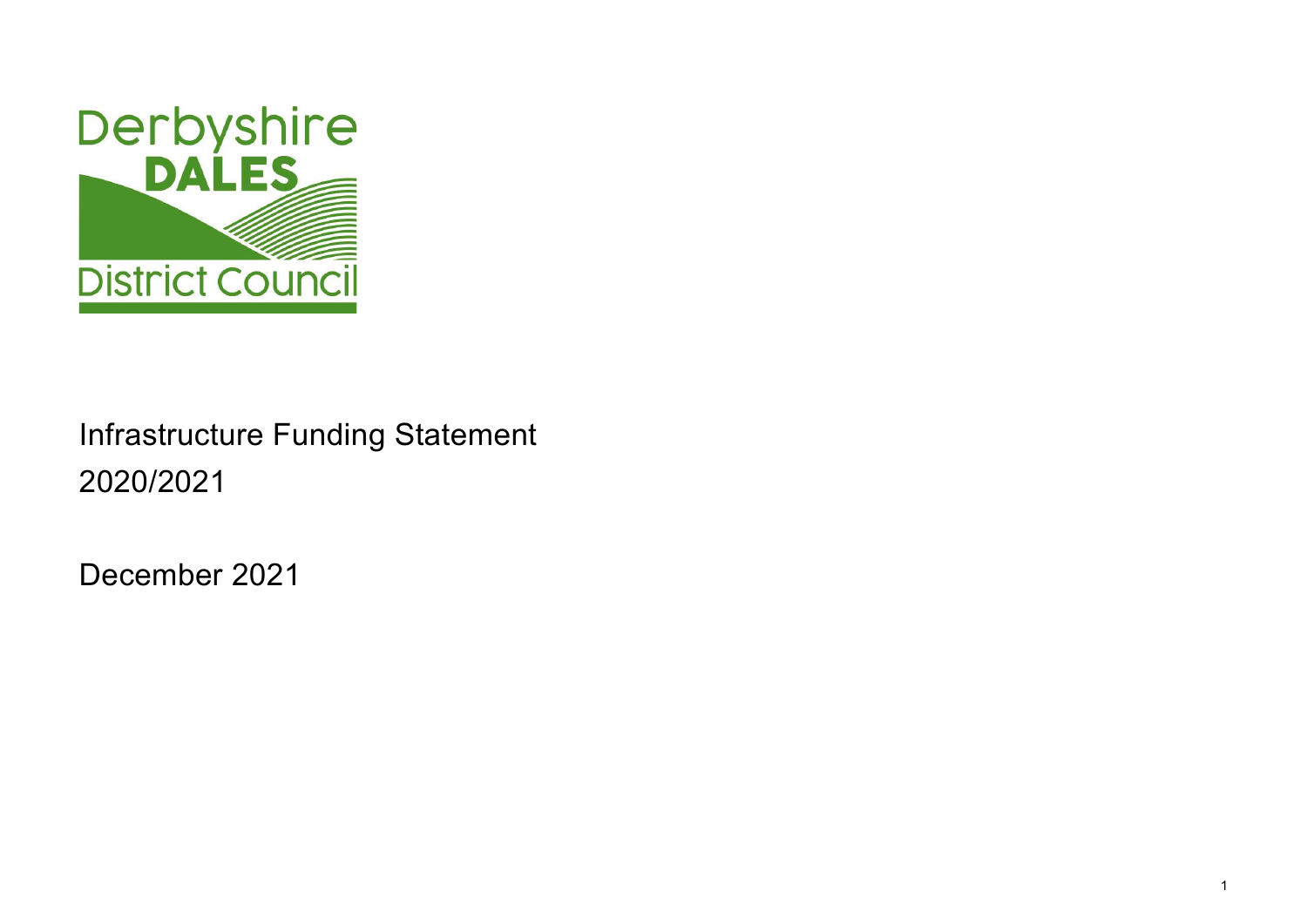# **Contents**

| 1. Introduction                                                       | 3   |
|-----------------------------------------------------------------------|-----|
| 2. Section 106 Planning Obligations                                   | 4   |
| 3. Section 106 Monitoring Fees                                        | 5   |
| 4. Section 106 Contributions Received in 2020/21                      | 6   |
| 5. Section 106 Contributions Spent in 2020/21                         | 9   |
| 6. Section 106 Financial Contributions Secured for Future Years       | 10  |
| 7. Future Infrastructure Spending Priorities for the District Council | 12. |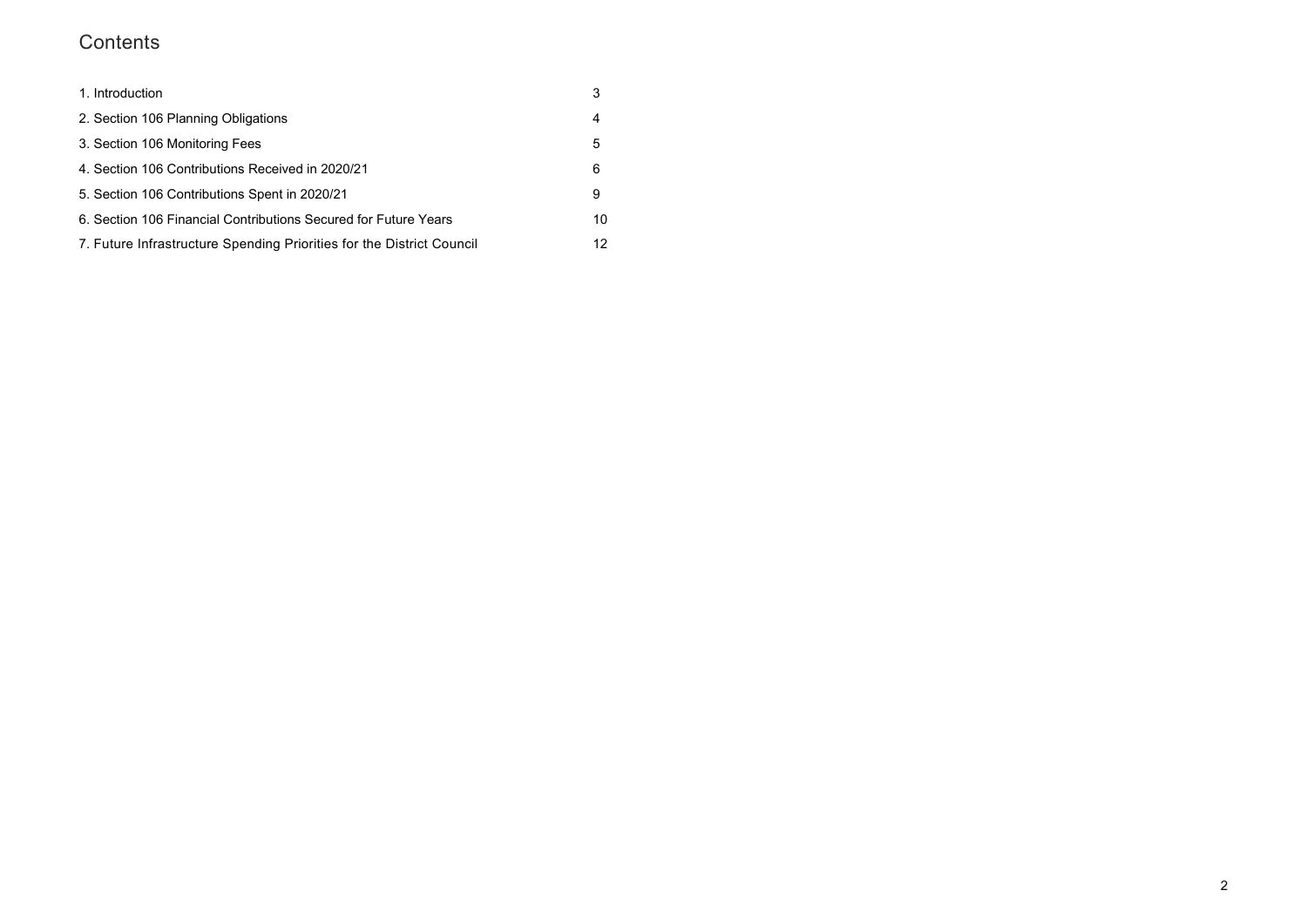# 1. Introduction

On 1<sup>st</sup> September 2019, the Community Infrastructure Levy Regulations (CIL) 2010 (as amended) came into force. These Regulations require that contribution receiving authorities must produce an annual Infrastructure Funding Statement (IFS), with the first to be published by 31<sup>st</sup> December 2020 for the period 1<sup>st</sup> April 2019 to 31<sup>st</sup> March 2020. Derbyshire Dales is such an authority for that part of its area that is situated outside of the Peak District National Park.

The Regulations set out that an Infrastructure Funding Statement should address the following, where relevant:

(a) a statement of the infrastructure projects or types of infrastructure which the charging authority intends will be, or may be, wholly or partly funded by CIL (other than CIL to which regulation 59E or 59F applies) ("the infrastructure list");

As Derbyshire Dales has resolved not to proceed with the implementation of the Community Infrastructure Levy this Infrastructure Funding Statement (IFS) provides a summary of all financial and nonfinancial developer contributions derived from Section 106 Obligations during the reporting year 2020/21. This statement provides the most up to date information on the amount of developer contributions received from new developments and where relevant where such contributions have been spent.

(b) a report about CIL, in relation to the previous financial year ("the reported year"), which includes the matters specified in paragraph 1 of Schedule 2 ("CIL report");

(c) a report about planning obligations, in relation to the reported year, which includes the matters specified in paragraph 3 of Schedule 2 and may include the matters specified in paragraph 4 of that Schedule ("section 106 report").

It also includes a statement of infrastructure projects that Derbyshire Dales District Council intends to be, or may be, wholly or partly funded by S106.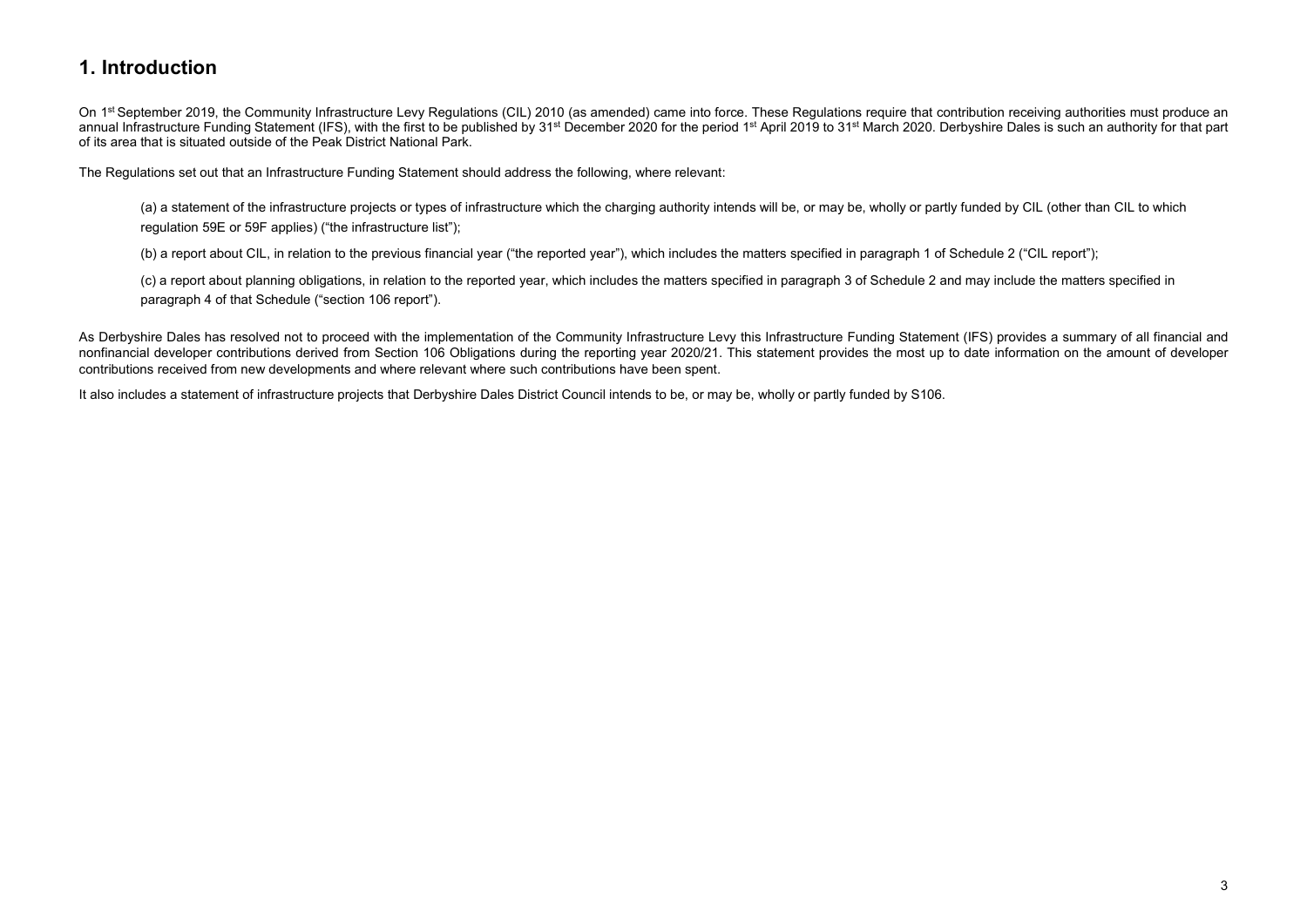# 2. Section 106 Planning Obligations

Section 106 Obligations are legal agreements entered into to mitigate the impacts of a proposed development. Planning Obligations are normally secured through a legal agreement under Section 106 of the Town and Country Planning Act 1990 (as amended) and are a mechanism through which development proposals can be made acceptable in planning terms.

The Community Infrastructure Levy (CIL) Regulations 2010 (as amended) and Paragraph 56 of the NPPF limit the use of s106 Obligations in granting planning permission if they meet the 3 statutory tests;

- they are necessary to make the development acceptable in planning terms,
- directly related to the development, and
- fairly and reasonably related in scale and kind.

S106 Obligations are typically focused on site-specific mitigation measures and run with the land, meaning they are legally binding and enforceable. They are typically used for:

- restricting the development or use of the land in any specific way:
- requiring specified operation or activities to be carried out in, on, under or over the land:
- requiring the land to be used in any specified way:
- requiring a sum or sums to be paid to the authority on a specified date or dates or periodically

Where it is determined that infrastructure and/or proposed levels of affordable housing does not meet the policy requirements as set out in the Derbyshire Dales Local Plan, the District Council may seek to negotiate from developers a financial contribution to ensure that these needs are met at the appropriate level.

S106 contributions can be used either to provide on-site infrastructure, including affordable housing, or off-site provision in the form of financial contributions. In some cases, a combination of both on-site provision and off-site financial contributions is used.

Once a s106 Agreement has been signed, it becomes a legal obligation for the developer, and will come into force if the associated planning permission is implemented and reaches an agreed trigger point. When the agreed trigger point is reached normally a developer will make a financial contribution to the District Council as set out in the s106 Obligation or have ensured that any agreed on-site provision has been met. When the planning permission is granted, the s106 Obligation is registered as a land charge which stays with the land, obligating any future owners to abide by the requirements of the s106 until the terms are met.

In February 2020 the District Council adopted a Developer Contributions Supplementary Planning Document. This seeks to ensure that developers make appropriate financial contributions towards the provision of infrastructure. For further information on developer contributions please see the Developers Contributions Supplementary Planning Document

- 
-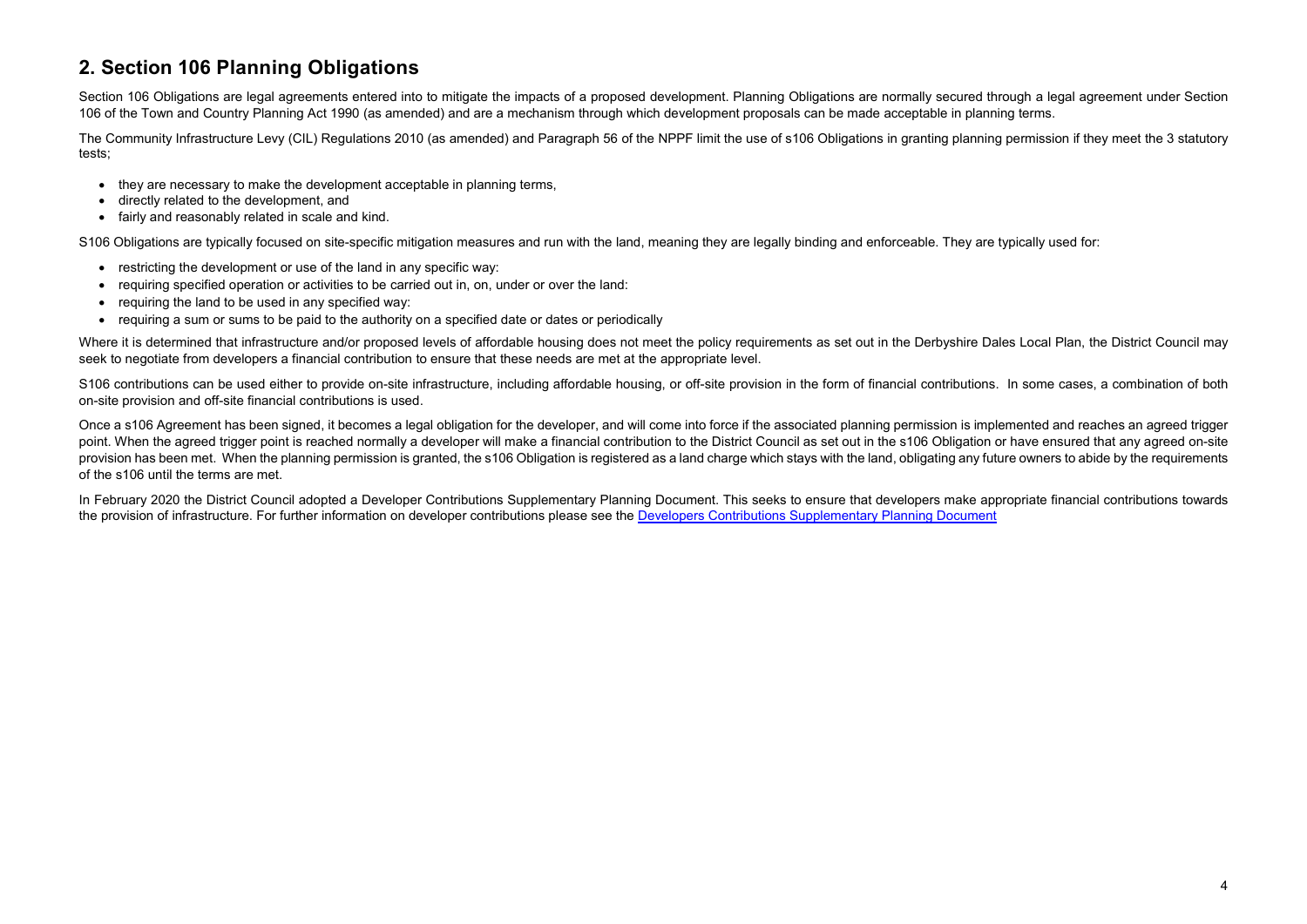# 3. Section 106 Monitoring Fees

- (a) the sum to be paid fairly and reasonably relates in scale and kind to the development; and
- (b) the sum to be paid to the authority does not exceed the authority's estimate of its cost of monitoring the development over the lifetime of the planning obligations which relate to that development.".

Regulation 122 of the Community Infrastructure Levy (Amendment)(England)(No.2) Regulations 2019 now allow Local Authorities to charge a monitoring fee to cover the cost of the monitoring and reporting on Section 106 Obligations provided:

In August 2020 the District Council resolved to introduce a charging regime for monitoring s106 Obligations to cover its costs associated with the:

- 1. Administrative monitoring of S106 obligations that are recorded and managed through a centralised database.
- 2. Physical monitoring of developments on site for compliance with the requirements of the s106 Obligation, e.g. to assess whether trigger points have been met thereby requiring the provision of developer contributions for affordable housing or education.
- 3. Financial monitoring and management of the monies associated with the receipt of developer contributions towards local infrastructure and mitigation measures;

The District Council will review its charging regime as part of the annual update of the Infrastructure Funding Statement (benchmarking undertaken, increase will represent inflation). By doing this it will ensure that the fees collected reflect the true monitoring costs.

To ensure compliance with the statutory requirements set out in Regulation 122 of the Community Infrastructure Regulations the District Council's approach involves charging a monitoring fee per obligation based on the average number of hours spent on monitoring, the number of covenants in the Section 106 Obligation, and the size of the development. This way, larger, more complex agreements that necessitate more concentrated monitoring over a longer period of time are reflected in the monitoring fee.

To account for the additional time required to monitor the larger more complex developments a fee, proportionate to the size of development, is payable. The charging bands are set out as follows:

|                                   |        |     | land    | Band 1: 1-5   Band 2: 6-10   Band 3: 11-   Band 4: 50+<br>dwellings of dwellings or<br>up to 1ha of $ $ up to 3ha of $ $<br>land | 49 dwellings<br>or up to 10ha<br>of land | dwellings or<br>than<br>more<br>10ha of land |
|-----------------------------------|--------|-----|---------|----------------------------------------------------------------------------------------------------------------------------------|------------------------------------------|----------------------------------------------|
| Percentage<br>baseline fee        | uplift | of  | 0%      | 20%                                                                                                                              | 40%                                      | 80%                                          |
| Monitoring<br>obligation/covenant | fee    | per | £319.01 | £382.81                                                                                                                          | £446.61                                  | £574.21                                      |

Authorities must report on monitoring fees in their Infrastructure Funding Statements. During the reporting period the District Council received £5000 in monitoring fees.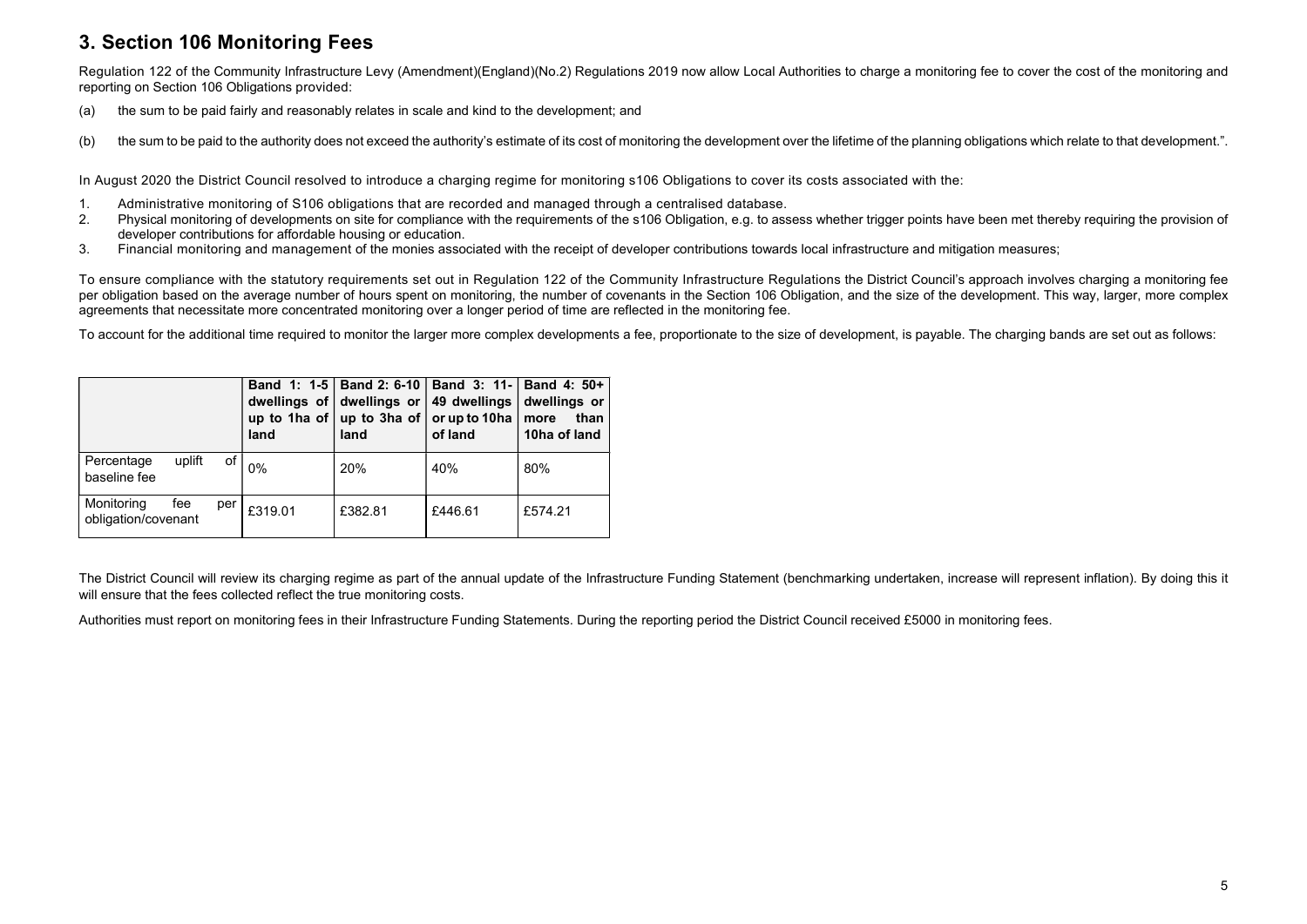# 4. Section 106 Contributions Received in 2020/2021

The details set out in this Infrastructure Funding Statement is based on the requirements set out in Schedule 2 of the CIL Regulations 2010 (as amended) and records all those obligations applicable to the developments that have been brought forward within the local planning authority area of Derbyshire Dales.

#### Table 1 – Total Financial Contributions held by the Derbyshire Dales District Council at 1st April 2020 (After Write-Offs)

|                           | <b>Balance 1st April 2020</b> |
|---------------------------|-------------------------------|
| <b>Affordable Housing</b> | £6,128,692.07                 |
| Healthcare                | £22,710.52                    |
| Public Open Space &       | £161,151.94                   |
| Leisure                   |                               |
| <b>TOTAL</b>              | £6,312,554.53                 |

During the reporting year 2020/21 the District Council completed one s106 Obligation. Details of which is set out in Table 2 below:

Table 2 - S106 Obligations Signed 2020/2021 (Contributions may be Subject to Indexation)

| <b>Application(s)</b> | <b>Site</b>           | Date of<br>Agreement                 | Dwellings | On site<br><b>Affordable</b> | <b>Primary/Junior</b>                     | <b>Secondary</b> | <b>Highways</b>           | <b>Open</b><br>Space etc | Cycling &<br><b>Pedestrian</b> | <b>Healthcare</b> | <b>Offsite</b><br><b>Affordable</b> | <b>Monitoring</b> | <b>Total</b>  |
|-----------------------|-----------------------|--------------------------------------|-----------|------------------------------|-------------------------------------------|------------------|---------------------------|--------------------------|--------------------------------|-------------------|-------------------------------------|-------------------|---------------|
| 19/01274/FUL          | Ashbourne<br>Airfield | 18 <sup>th</sup><br>' August<br>2020 | 367       | 39                           | £1,133,134.80                             |                  | £878,102.28   £255,500.00 |                          |                                | £176,256.00       |                                     |                   | E2,442,993.08 |
| <b>Totals</b>         |                       |                                      | 367       | 39                           | £1,133,134.80   £878,102.28   £255,500.00 |                  |                           |                          |                                | £176,256.00       |                                     |                   | £2,442,993.08 |

#### Table 3 – Amounts received from Section 106 Obligations for the period 2020/21

| MONEY RECEIVED IN 2020/21 |                                                                                  |
|---------------------------|----------------------------------------------------------------------------------|
| Public Open Space         | £155,123.73                                                                      |
| $^\mathrm{!}$ Education   | £827,568.20 (Collected by Derbyshire County Council directly from the developer) |
| Healthcare                | £30,919.33                                                                       |
| <b>Affordable Housing</b> | £886,653.03                                                                      |
| Highways                  | £82,808.77 (Collected by Derbyshire County Council directly from the developer)  |
| <b>Total</b>              | $ $ £1,983,073.06                                                                |

On the basis of Table 3 above Derbyshire County Council collected £910,376.97 towards education and highways works (including travel plans) during 2020/21 from development in the local planning authority area of Derbyshire Dales District Council. During the same time period the District Council collected £1,072,696.09 the majority of which was payable in lieu of the on-site delivery of affordable housing.

Tables 4-8 below set out the detailed breakdown from which developments the monies received during 2020/21 have been derived:

#### Table 4 - Public Open Space 2020/21

| <b>APPLICATION</b>                                                              | <b>COLLECTING AUTHORITY</b>              | <b>SITE</b>                    | <b>AMOUNT RECEIVED</b> |
|---------------------------------------------------------------------------------|------------------------------------------|--------------------------------|------------------------|
| 16/00567/OUT                                                                    | Derbyshire Dales District Council        | Land off Main Road, Brailsford | £100,000.00            |
| 15/00060/OUT                                                                    | <b>Derbyshire Dales District Council</b> | Land off Lathkill Drive        | £19,337.23             |
| 15/00319/OUT, 17/00250/REM, 17/00250/DCOND, 17/00250/DCOND/1,<br>19/00485/S106M | Derbyshire Dales District Council        | Land at Leys Farm              | £35,786.50             |
| <b>Total</b>                                                                    |                                          |                                | £155,123.73            |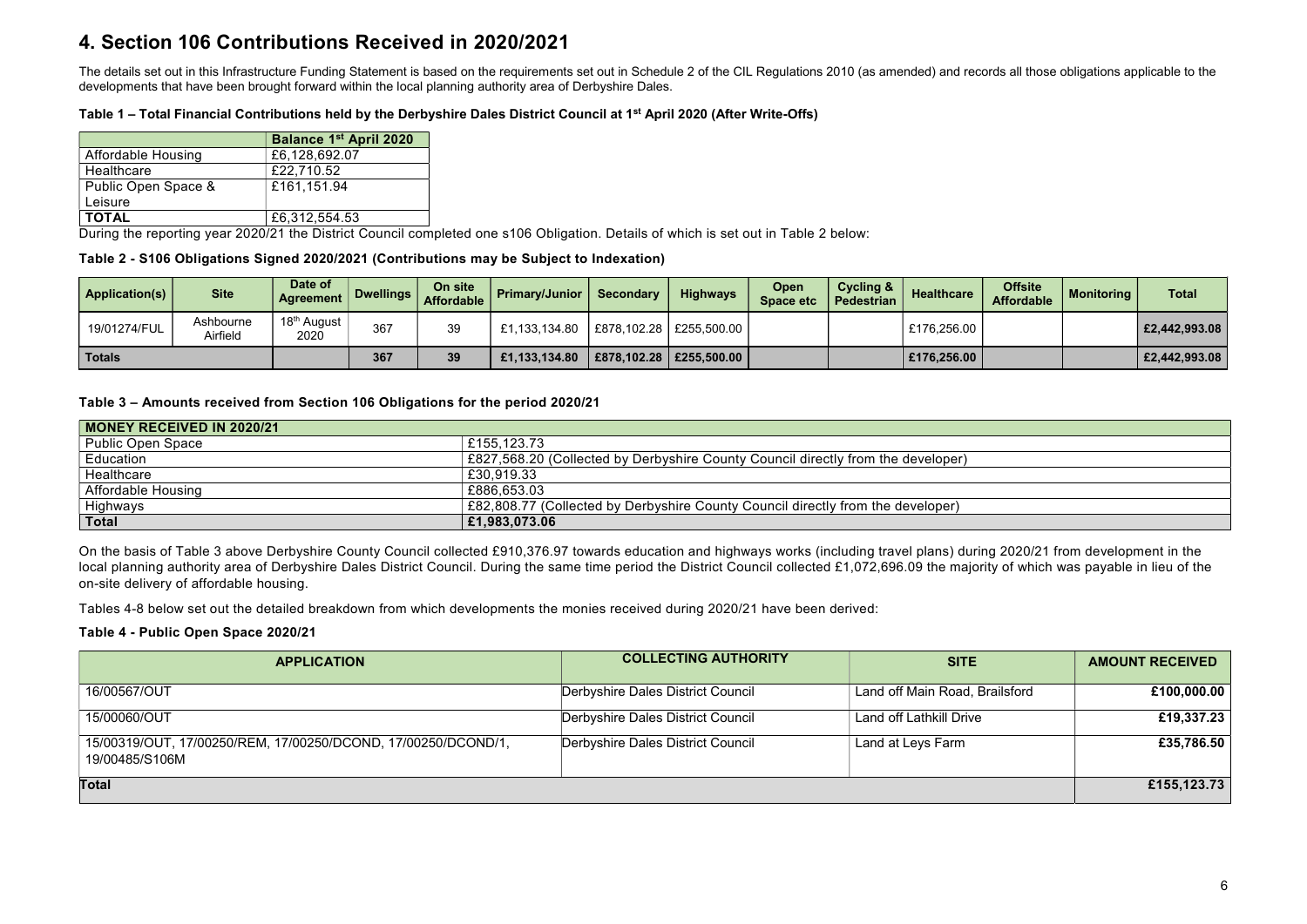#### Table 5 - Education 2020/21

| <b>APPLICATION</b>                                                              | <b>COLLECTING AUTHORITY</b>      | <b>SITE</b>                           | <b>AMOUNT RECEIVED</b> |
|---------------------------------------------------------------------------------|----------------------------------|---------------------------------------|------------------------|
| 16/00436/OUT & 18/00711/REM                                                     | <b>Derbyshire County Council</b> | Land at Luke Lane, Brailsford         | £206,558.27            |
| 15/00060/OUT & 17/01248/REM                                                     | <b>Derbyshire County Council</b> | Land off Lathkill Drive, Ashbourne    | £53,543.97             |
| 15/00319/OUT, 17/00250/REM, 17/00250/DCOND, 17/00250/DCOND/1,<br>19/00485/S106M | <b>Derbyshire County Council</b> | Land at Leys Farm, Ashbourne          | £115,282.77            |
| 16/00832/OUT & 18/00589/REM                                                     | <b>Derbyshire County Council</b> | Land at Les Ardennes, Hulland<br>Ward | £133,441.31            |
| 16/00340/OUT & 18/00699/REM                                                     | <b>Derbyshire County Council</b> | The Firs, Main Road, Wyaston          | £25,322.63             |
| 16/00567/OUT, 18/00397/REM, 19/00467/REM                                        | <b>Derbyshire County Council</b> | Land off Main Road, Brailsford        | £142,451.51            |
| 16/00923/OUT, 17/00294/FUL & 20/00782/REM                                       | <b>Derbyshire County Council</b> | <b>Cawdor Quarry, Matlock</b>         | £150,967.74            |
| <b>Total</b>                                                                    |                                  |                                       | £827,568.20            |

### Table 6 - Affordable Housing 2020/21

| <b>APPLICATION</b>                                                              | <b>COLLECTING AUTHORITY</b>              | <b>SITE</b>                                       | <b>AMOUNT RECEIVED</b> |
|---------------------------------------------------------------------------------|------------------------------------------|---------------------------------------------------|------------------------|
| 15/00060/OUT & 17/01248/REM                                                     | <b>Derbyshire Dales District Council</b> | Land off Lathkill Drive, Ashbourne                | £445,036.13            |
| 18/00484/OUT & 19/00204/REM & 19/00204/DCOND                                    | Derbyshire Dales District Council        | Land at 37 Windmill Lane,<br>Ashbourne            | £53,130.64             |
| 16/00789/FUL & 17/00887/VCOND                                                   | Derbyshire Dales District Council        | Land at Brook House, Old Hackney<br>Lane, Matlock | £40,521.45             |
| 16/00832/OUT & 18/00589/REM                                                     | Derbyshire Dales District Council        | Land at Les Ardennes, Hulland<br>Ward             | £15,884.71             |
| 15/00319/OUT, 17/00250/REM, 17/00250/DCOND, 17/00250/DCOND/1,<br>19/00485/S106M | Derbyshire Dales District Council        | Land at Leys Farm                                 | £332,080.10            |
| <b>Total</b>                                                                    |                                          |                                                   | £886,653.03            |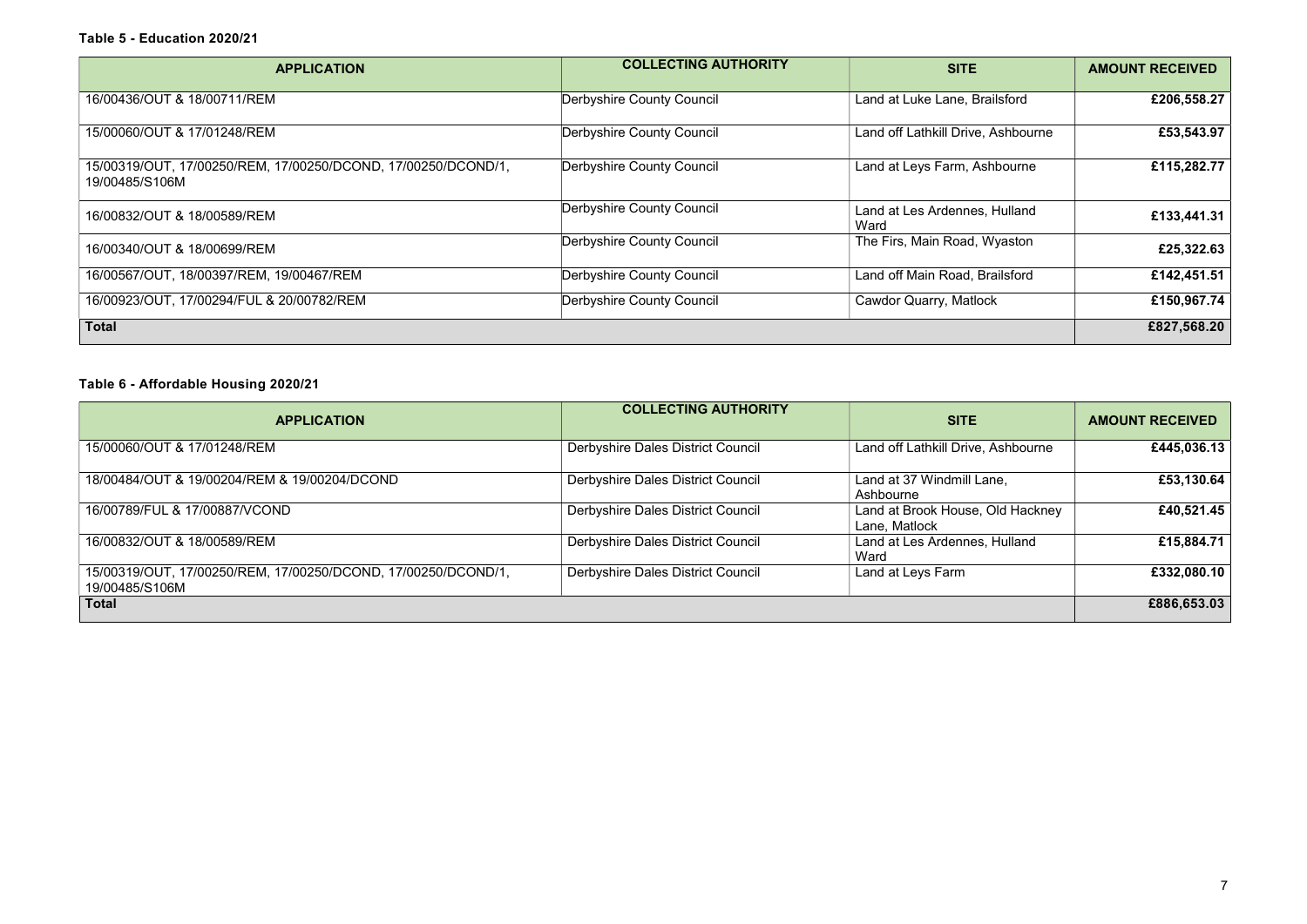| <b>APPLICATION</b>                                                                                                                        | <b>COLLECTING AUTHORITY</b>      | <b>SITE</b>                           | <b>AMOUNT RECEIVED</b> |
|-------------------------------------------------------------------------------------------------------------------------------------------|----------------------------------|---------------------------------------|------------------------|
| 15/00319/OUT, 17/00250/REM, 17/00250/DCOND, 17/00250/DCOND/1,<br>19/00485/S106M                                                           | Derbyshire County Council        | Land at Leys Farm, Ashbourne          | £51,050.21             |
| 16/00436/OUT & 18/00711/REM                                                                                                               | Derbyshire County Council        | Land at Luke Lane, Brailsford         | £2,671.57              |
| 13/00826/FUL                                                                                                                              | Derbyshire County Council        | Land at Luke Lane                     | £1,394.19              |
| 16/00567/OUT, 18/00397/REM, 19/00467/REM                                                                                                  | <b>Derbyshire County Council</b> | Land off Main Road, Brailsford        | £2,692.80              |
| 18/00223/FUL and 18/00214/VCOND previously 17/00337/FUL, 13/00911/OUT, Derbyshire County Council<br>also see 16/00450/REM, 18/00214/VCOND |                                  | Land off Old Derby Road,<br>Ashbourne | £25,000.00             |
| <b>Total</b>                                                                                                                              |                                  |                                       | £82,808.77             |

#### Table 8 – Healthcare 2020/21

| <b>APPLICATION</b>                       | <b>COLLECTING AUTHORITY</b>       | <b>SITE</b>                    | <b>AMOUNT RECEIVED</b> |
|------------------------------------------|-----------------------------------|--------------------------------|------------------------|
| 16/00567/OUT, 18/00397/REM, 19/00467/REM | Derbyshire Dales District Council | Land off Main Road, Brailsford | £30,919.33             |
| <b>Total</b>                             |                                   |                                | £30,919.33             |

# 5. Section 106 Contributions Spent in 2020/21

The Regulations require that the IFS sets out how much money was received from s106 Obligations during the reporting period. Tables 9-10 set out how the funds were spent. This includes that paid directly to Derbyshire County Council as Education and Highways Authority.

#### Table 9 – Affordable Housing

| <b>PROJECT</b>                                            | <b>AMOUNT SPENT</b> | <b>COMMENTARY</b>                                                                                                                                                                     |
|-----------------------------------------------------------|---------------------|---------------------------------------------------------------------------------------------------------------------------------------------------------------------------------------|
| Social Housing Grant, Bakewell Road, Darley Dale          | £570,000.00         | Financial support to deliver 57 new affordable<br>Nottingham Community HA, specifically to pro<br>bungalows to meet needs of families with disa<br>deliver a high standard of housing |
| Social Housing Grant - Ashbourne Empty Property Buy-Backs | £25,000.00          | <b>Financial support for Platform Housing Group</b><br>and undertake modernisation and energy effic                                                                                   |
| <b>TOTAL</b>                                              | £595,000.00         |                                                                                                                                                                                       |

ew affordable homes through cifically to provide a higher proportion of lies with disabled people and generally  $\frac{3}{2}$ using Group to buy back a former RTB

d energy efficiency upgrades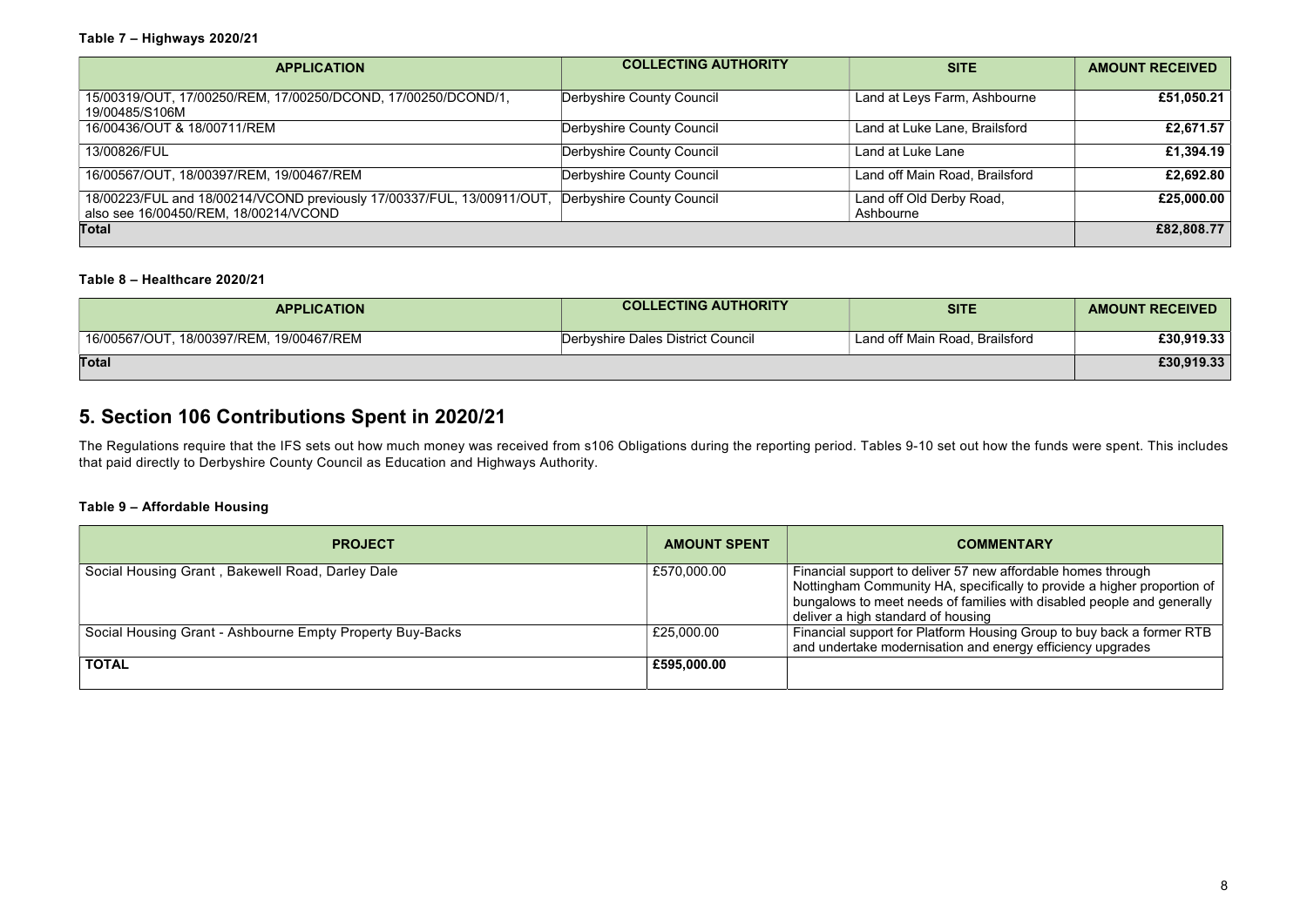#### Table 10 – Public Open Space

| <b>PROJECT</b>                           | <b>AMOUNT SPENT</b> | <b>CON</b>                                                              |
|------------------------------------------|---------------------|-------------------------------------------------------------------------|
|                                          |                     |                                                                         |
| <b>Ashbourne Pavilion</b>                | £14,200.43          | A financial contribution towards th<br>Ashbourne Park to ensure the via |
| <b>Ashbourne Park</b>                    | £4,033.30           | A financial contribution to new pla<br>Recreation Ground to improve the |
| Morledge Play Area                       | £20,000.00          | Installation of a new toddler play                                      |
| Fanny Shaw Skate Park Consultation Costs | £1,059.63           | Fees towards a feasibility study of<br>who have taken over the skate pa |
| <b>TOTAL</b>                             | £39,293.36          |                                                                         |

Table 11 below sets out the total amount of money received during 2020/21 which was allocated but was not spent:

### Table 11 – Monies Received during 2020/21 - Allocated but Unspent Monies

| <b>PURPOSE</b>                                                  | <b>AMOUNT</b> |
|-----------------------------------------------------------------|---------------|
| <b>Public Open Space</b>                                        |               |
| Improvements to Brailsford Institute                            | £100,000.00   |
| Play Area, Cavendish Drive, Ashbourne                           | £19,337.23    |
| Improvements to Ashbourne Recreation Ground                     | £35,786.50    |
| <b>Total</b>                                                    | £155,123.73   |
| <b>Education</b>                                                | £827,568.20   |
| <b>Highways</b>                                                 | £82,808.77    |
| <b>Healthcare</b>                                               | £30,919.33    |
| Affordable Housing (Net After Capital Expenditure)              |               |
| District Council Affordable Housing Capital Programme 2020-2024 | £291,653.03   |
| <b>Total</b>                                                    | £291,653.03   |
| <b>Total</b>                                                    | £1,388,073.06 |

### **MMENTARY**

the delivery of a new pavilion in ability of the project ay area equipment on Ashbourne recurrent play area area on Morledge estate in Matlock

 $\overline{\text{carried}}$  out with a local community group ark at Fanny Shaws in Wirksworth $\check{\phantom{a}}$ 

|                                                             |  | and the control of the con- |
|-------------------------------------------------------------|--|-----------------------------|
|                                                             |  |                             |
| <u> 1989 - Johann Stoff, amerikansk politiker (d. 1989)</u> |  |                             |
|                                                             |  |                             |
|                                                             |  |                             |
|                                                             |  |                             |
|                                                             |  |                             |
|                                                             |  |                             |
|                                                             |  |                             |
|                                                             |  |                             |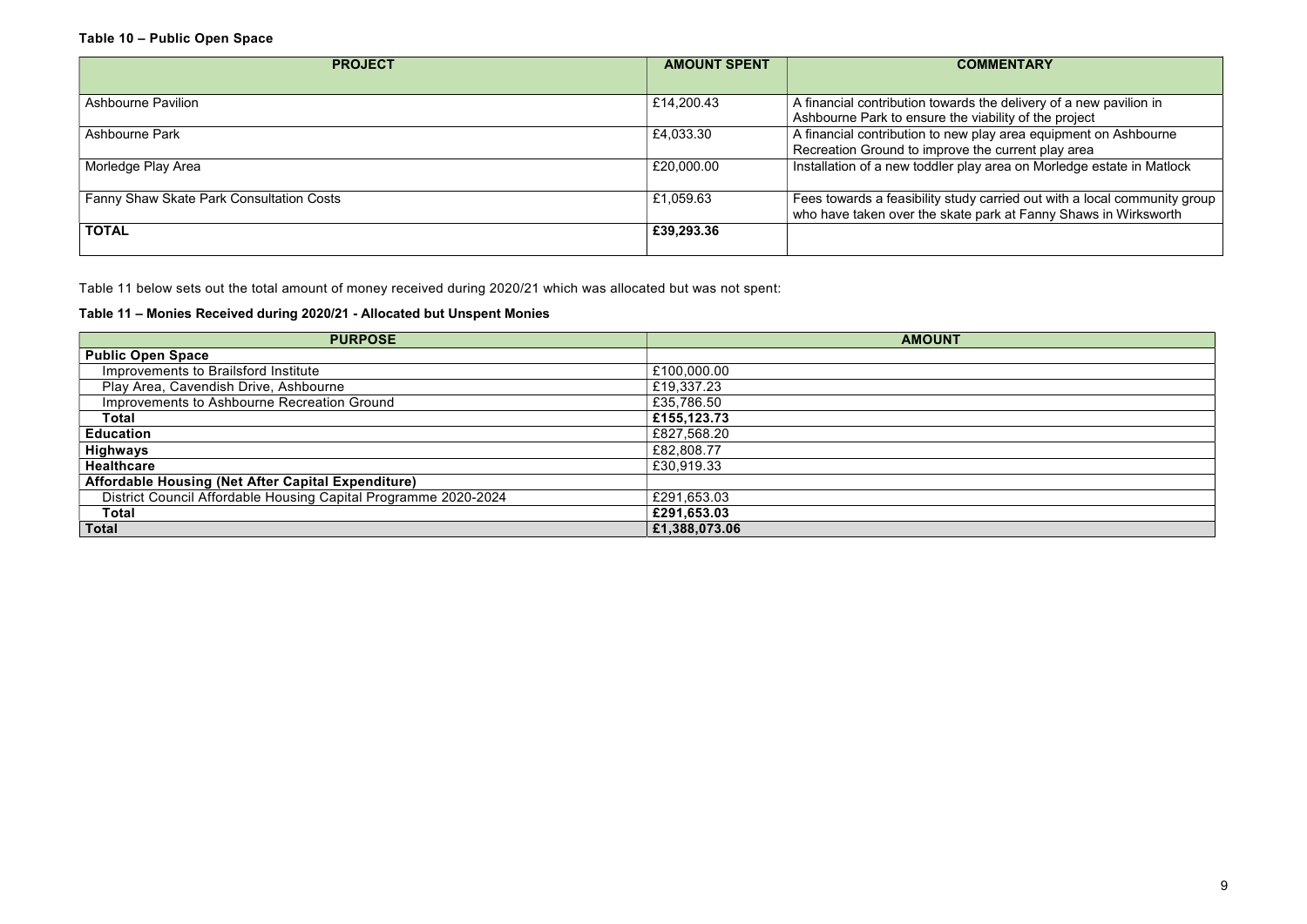# 6. Section 106 Financial Contributions Secured for Future Years

The Council has also secured financial contributions through S106 Obligations from the following development sites. These will be paid in future years should the developments progress as planned. These contributions will be paid by the developers either once development has commenced on site or once a specified number of homes has been delivered on the site.

#### Table 12 - Affordable Housing

| <b>APPLICATION</b>                                                                                                 | <b>SITE</b>                                                    | <b>AMOUNT DUE</b> |
|--------------------------------------------------------------------------------------------------------------------|----------------------------------------------------------------|-------------------|
| 18/00223/FUL and 18/00214/VCOND previously<br>17/00337/FUL, 13/00911/OUT, also see 16/00450/REM,<br>18/00214/VCOND | Land off Old Derby Road, Ashbourne                             | £598,075.00       |
| 16/00711/OUT                                                                                                       | Land adjacent Hilltop, Derby Road, Ashbourne                   | £220,346.10       |
| 17/00934/OUT                                                                                                       | Land at former Harveydale Quarry, Dale Road, Matlock           | £57,000.00        |
| 17/01243/FUL                                                                                                       | Land South of Dale Road North, Darley Dale                     | £254,500.00       |
| 15/00389/OUT & 18/00891/REM, 18/00891/DCOND,<br>15/00389/DCOND, 15/00389/DCOND/2                                   | Land Off Derby Road (to the East of Bakers Lane),<br>Doveridge | £201,552.50       |
| 14/00698/OUT & 19/00159/REM                                                                                        | Land off Wheeldon Way, Hulland                                 | £248,137.50       |
| 16/00182/OUT & 17/00498/REM                                                                                        | Old Hall Farm, Barway, Marston Montgomery                      | £39,193.00        |
| 17/00850/FUL                                                                                                       | Land at Whitelea Nurseries, Tansley                            | £2,545.00         |
| 16/00134/OUT, 20/00037/FUL                                                                                         | Land at Thatchers Croft, Thatchers Lane, Tansley               | £25,450.00        |
| 19/00455/OUT                                                                                                       | Land off Millers Green, Wirksworth                             | £15,270.00        |
| 16/00587/FUL, 16/00587/DCOND & 16/00587/DCOND/1                                                                    | Mushroom Farm, Rodsley Lane, Yeaveley                          | £75,586.50        |
| <b>Total</b>                                                                                                       |                                                                | £1,737,655.60     |

#### Table 13 - Public Open Space

| <b>APPLICATION</b>         | <b>SITE</b>                                      | <b>AMOUNT DUE</b> |
|----------------------------|--------------------------------------------------|-------------------|
| 16/00923/OUT, 17/00294/FUL | Cawdor Quarry, Matlock                           | £250,000.00       |
| 17/01243/FUL               | Land South of Dale Road North, Darley Dale       | £32,699.00        |
| 17/00850/FUL               | Land at Whitelea Nurseries, Tansley              | £29,640.00        |
| 16/00134/OUT, 20/00037/FUL | Land at Thatchers Croft, Thatchers Lane, Tansley | £6,500.00         |
| 19/00455/OUT               | Land off Millers Green, Wirksworth               | £6,000.00         |
|                            |                                                  |                   |
| <b>Total</b>               |                                                  | £324,839.00       |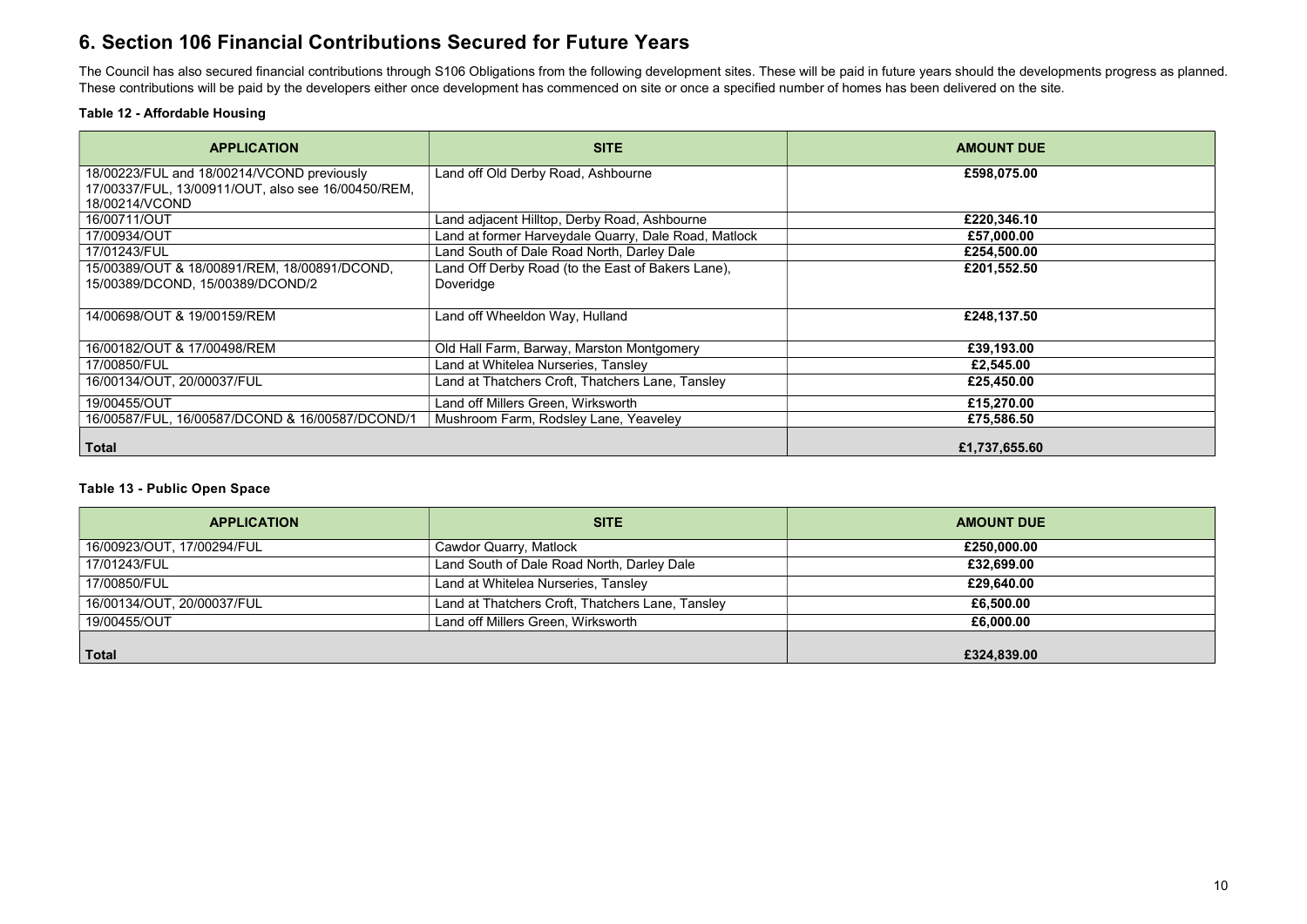| <b>APPLICATION</b>                                                                                                 | <b>SITE</b>                                      | <b>TOTAL</b>  |
|--------------------------------------------------------------------------------------------------------------------|--------------------------------------------------|---------------|
| 14/00074/OUT & 14/00074/DCOND. 18/00767/VCOND.<br>19/01274/FUL                                                     | Land at Ashbourne Airfield, Ashbourne            | £2,011,237.08 |
| 18/00223/FUL and 18/00214/VCOND previously<br>17/00337/FUL, 13/00911/OUT, also see 16/00450/REM,<br>18/00214/VCOND | Land off Old Derby Road, Ashbourne               | £640,978.72   |
| 16/00711/OUT                                                                                                       | Land adjacent Hilltop, Derby Road, Ashbourne     | £220,105.82   |
| 16/00923/OUT, 17/00294/FUL                                                                                         | <b>Cawdor Quarry, Matlock</b>                    | £672,541.59   |
| 16/00567/OUT, 18/00397/REM, 19/00467/REM                                                                           | Land off Main Road, Brailsford                   | £131,724.74   |
| 17/00015/FUL                                                                                                       | Land at Dairy House, Luke Lane, Brailsford       | £70,156.41    |
| 17/01243/FUL                                                                                                       | Land South of Dale Road North, Darley Dale       | £193,783.17   |
| 14/00698/OUT & 19/00159/REM                                                                                        | Land off Wheeldon Way, Hulland                   | £109,430.49   |
| 16/00397/FUL                                                                                                       | Land at Tansley House Gardens, Tansley           | £75,236.78    |
| 16/00134/OUT, 20/00037/FUL                                                                                         | Land at Thatchers Croft, Thatchers Lane, Tansley | £22,798.02    |
| 19/00455/OUT                                                                                                       | Land off Millers Green, Wirksworth               | £78,139.81    |
| <b>Total</b>                                                                                                       |                                                  | £4,226,132.63 |

#### Table 15 - Healthcare

| <b>APPLICATION</b>                                             | <b>SITE</b>                                  | <b>AMOUNT DUE</b> |
|----------------------------------------------------------------|----------------------------------------------|-------------------|
| 16/00711/OUT                                                   | Land adjacent Hilltop, Derby Road, Ashbourne | £14,151.00        |
| 14/00074/OUT & 14/00074/DCOND. 18/00767/VCOND,<br>19/01274/FUL | Land at Ashbourne Airfield, Ashbourne        | £176,256.00       |
| 16/00923/OUT, 17/00294/FUL                                     | <b>Cawdor Quarry, Matlock</b>                | £185,331.00       |
| 17/00850/FUL                                                   | Land at Whitelea Nurseries, Tansley          | £10,347.00        |
| 16/00397/FUL                                                   | Land at Tansley House Gardens, Tansley       | £18,716.00        |
| <b>Total</b>                                                   |                                              | £404,801.00       |

## Table 16 - Highways

| <b>APPLICATION</b>                                                                                                 | <b>SITE</b>                                  | <b>AMOUNT DUE</b> |
|--------------------------------------------------------------------------------------------------------------------|----------------------------------------------|-------------------|
| 14/00074/OUT & 14/00074/DCOND. 18/00767/VCOND,<br>19/01274/FUL                                                     | Land at Ashbourne Airfield, Ashbourne        | £255,500.00       |
| 18/00223/FUL and 18/00214/VCOND previously<br>17/00337/FUL, 13/00911/OUT, also see 16/00450/REM,<br>18/00214/VCOND | Land off Old Derby Road, Ashbourne           | £13,730.89        |
| 16/00711/OUT                                                                                                       | Land adjacent Hilltop, Derby Road, Ashbourne | £2,500.00         |
| 16/00923/OUT, 17/00294/FUL                                                                                         | <b>Cawdor Quarry, Matlock</b>                | £393,000.00       |
| 15/00814/OUT, 19/01140/VCOND, 19/01188/REM                                                                         | Land adjacent Bakewell Road, Matlock         | £50,000.00        |
| 14/00541/OUT & 14/00541/DCOND & 14/00541/DCOND/2                                                                   | Halldale Quarry, Matlock                     | £95,000.00        |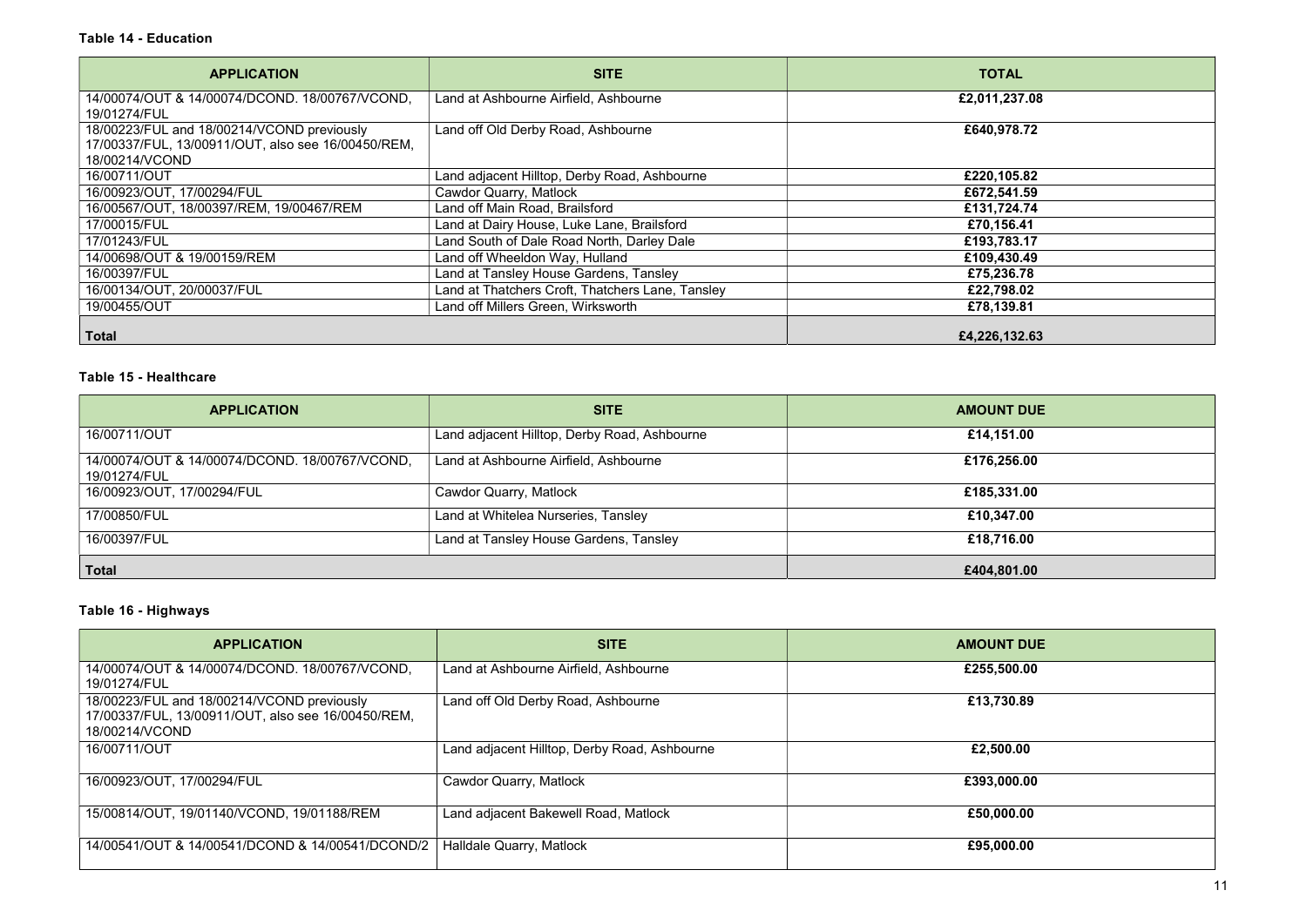| <b>APPLICATION</b> | <b>SITE</b>                                | <b>AMOUNT DUE</b> |
|--------------------|--------------------------------------------|-------------------|
| 08/00261/FUL       | Tansley Wood Mills, Lumsdale Road, Tansley | £520,000.00       |
| <b>Total</b>       |                                            | £1,329,730.89     |

# 7. Future Infrastructure Spending Priorities for the District Council

Infrastructure is defined in the Planning Acts as relating to a wide range of features including road, transportation, education, medical facilities, sports facilities and open space. The delivery of many of these are however, not in the main District Council operational matters.

Such meetings provide opportunities for the District Council to be made aware of any major funding opportunities that the lead agencies may have secured or be seeking to secure to improve infrastructure provision across the District Council area. These allow for financial contributions to be secured as appropriate through the planning application process.

The District Council will, as set out in this Statement, pass on to the relevant agencies the financial contributions secured on their behalf. It will however seek to utilise the financial contributions it secures for affordable housing to support its Affordable Housing Programme, including the construction of new Council Housing. It will also use, as appropriate, any financial contributions it secures to improve the range and quality of sports and recreational open space in accordance with the priorities set out in Derbyshire Dales Built Sports Facilities, Playing Pitch and Open Space Strategy.

However in order to ensure that there is adequate infrastructure in place to meet the needs of the Community the District Council regularly engages with the relevant agencies. This includes regular discussion with for example, the Derby and Derbyshire Clinical Commissioning Group to identify future healthcare requirements as well as Derbyshire County Council as both Education and Highways Authority.

#### Affordable Housing

The District Council has progressed a pro-active approach to the delivery of affordable housing over the past 20 years. The result of which has been the provision of over 1500 new affordable homes across the whole of Derbyshire Dales in that time. The District Council has approved a Capital Programme for 2021/22 which allocates approximately £2.5 million from S106 Obligations towards the delivery of affordable homes.

#### Table 17 – Affordable Housing Capital Programme 2021-25

| <b>Project</b>                                                | 2021/22     | 2022/23 | 2023/24 | 2024/25      | <b>Total</b>  |
|---------------------------------------------------------------|-------------|---------|---------|--------------|---------------|
| Social Housing Grant - Tideswell                              | £412,500.00 |         |         |              | £412,500.00   |
| Social Housing Grant - Bakewell Alms-house Trust              | £35,000.00  |         |         |              | £35,000.00    |
| Social Housing Grant - Bradwell                               | £40,000.00  |         |         |              | £40,000.00    |
| Social Housing Grant - Calver                                 | £43,000.00  |         |         |              | £43,000.00    |
| Social Housing Grant - Cromford / Matlock Bath                | £100,000.00 |         |         |              | £100,000.00   |
| Social Housing Grant - Darley Dale                            | £157,500.00 |         |         |              | £157,500.00   |
| Social Housing Grant - Harrison Alms-house Charity            | £26,500.00  |         |         |              | £26,500.00    |
| Social Housing Grant - Luke Lane / Mercaston Lane             | £135,000.00 |         |         |              | £135,000.00   |
| Social Housing Grant - Matlock Almshouse Trust                | £207,214.00 |         |         |              | £207,214.00   |
| Social Housing Grant - Matlock YMCA with NCHA                 | £500,000.00 |         |         |              | £500,000.00   |
| Social Housing Grant - Rural village affordable Housing Grant | £210,000.00 |         |         |              | £210,000.00   |
| Social Housing Grant - Wirksworth                             | £280,000.00 |         |         |              | £280,000.00   |
| Social Housing Grant - Wirksworth community land trust        | £350,000.00 |         |         |              | £350,000.00   |
| Council Housing - Station House                               | £104,000.00 |         |         |              | £104,000.00   |
| <b>Empty Homes - Council Houses</b>                           | £300,000.00 |         |         |              | £300,000.00   |
|                                                               |             |         |         | <b>TOTAL</b> | £2,900,714.00 |